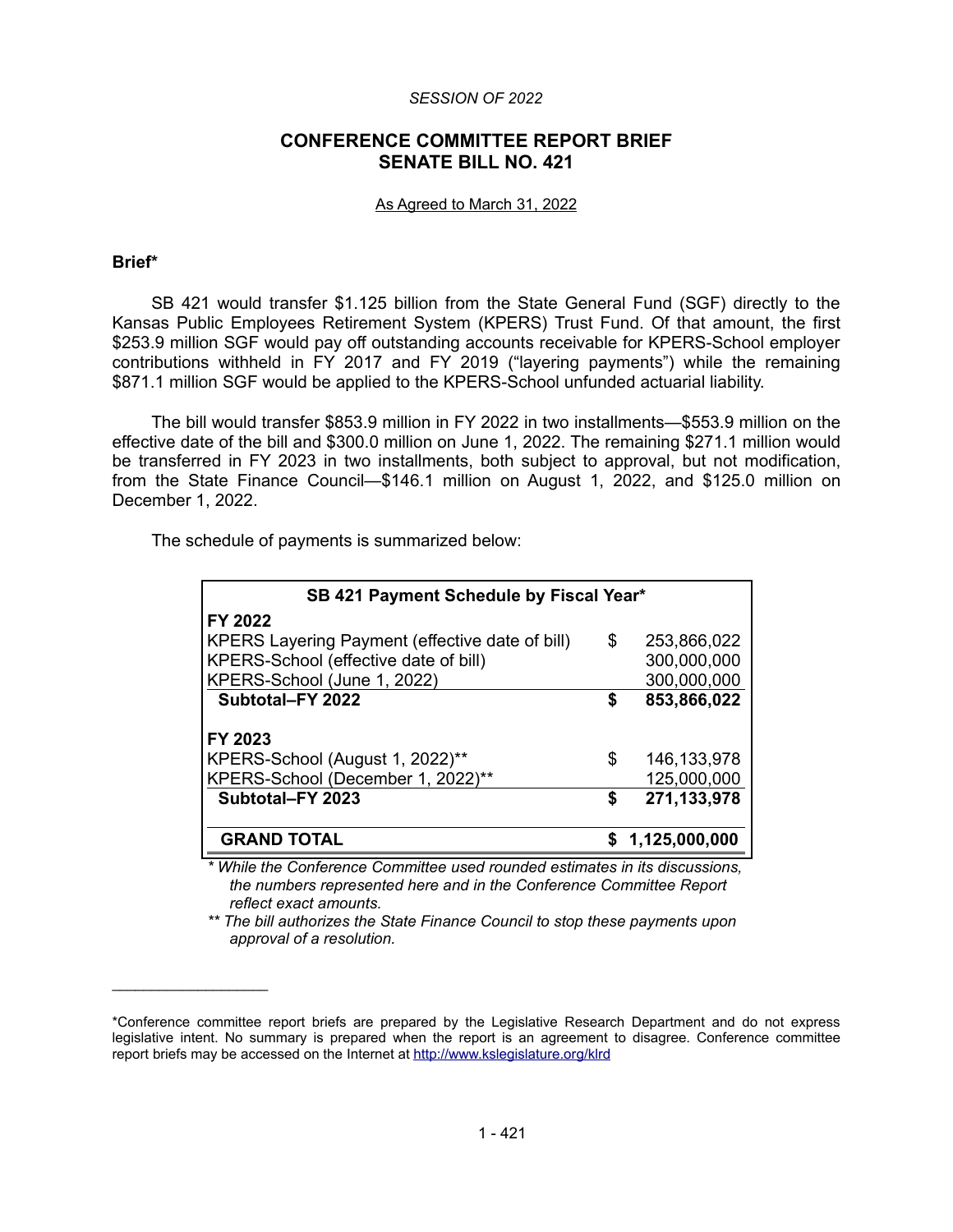The bill would also update provisions in law relating to employer contributions and contribution rates for State and School employers by removing references to the repayment schedule for the delayed contributions, which currently require these contributions to be paid on a level-dollar basis over a 20-year period. [*Note:* This period began in FY 2018 and FY 2020.]

The bill would be in effect upon publication in the *Kansas Register*.

### **Conference Committee Action**

The Conference Committee agreed to the provisions of SB 421, as amended by the House Committee of the Whole, with the following changes:

- Increase the total amount of the SGF transfer from \$1.0 billion to \$1.125 billion;
- Adjust the timing of payments to occur in four installments—on the effective date of the bill (\$553.9 million), June 1, 2022 (\$300.0 million), August 1, 2022 (\$146.1 million), and December 1, 2022 (\$125.0 million) [*Note:* This is similar to the payment schedule provisions found in SB 523, as amended by the Senate Committee on Ways and Means];
- Credit all transferred amounts not applied to the layering payment to the KPERS-School unfunded actuarial liability; and
- Authorize the State Finance Council to stop the transfers scheduled for August 1, 2022, and December 1, 2022.

The Conference Committee also agreed to review the December 1, 2022, payment (\$125.0 million), as well as potential reductions to employer contribution rates, at Omnibus.

# **Background**

SB 421 was introduced by the Senate Committee on Ways and Means at the request of Senator Claeys.

[*Note:* The 2016 Legislature approved the delay of employer contributions from the KPERS-School group in FY 2017 and FY 2019. To keep the Retirement System whole, the Legislature authorized statutory layering payments, financed at the KPERS assumed rate of return of 7.75 percent, for 20 years for each of the missed payments, totaling \$25.8 million SGF annually. At the end of FY 2022, the outstanding balance of those payments is expected to total \$253.9 million.]

#### *Senate Committee on Ways and Means*

In the Senate Committee hearing on February 9, 2022, the Executive Director of KPERS, appearing on behalf of the KPERS Board of Trustees, testified as a **proponent**, indicating delayed contributions totaled \$64 million in FY 2017 and \$194 million in FY 2019. The Executive Director stated payments on FY 2017 missed contributions total \$6.4 million per year for 20 years beginning in FY 2018 and payments on FY 2019 missed contributions total \$19.4 million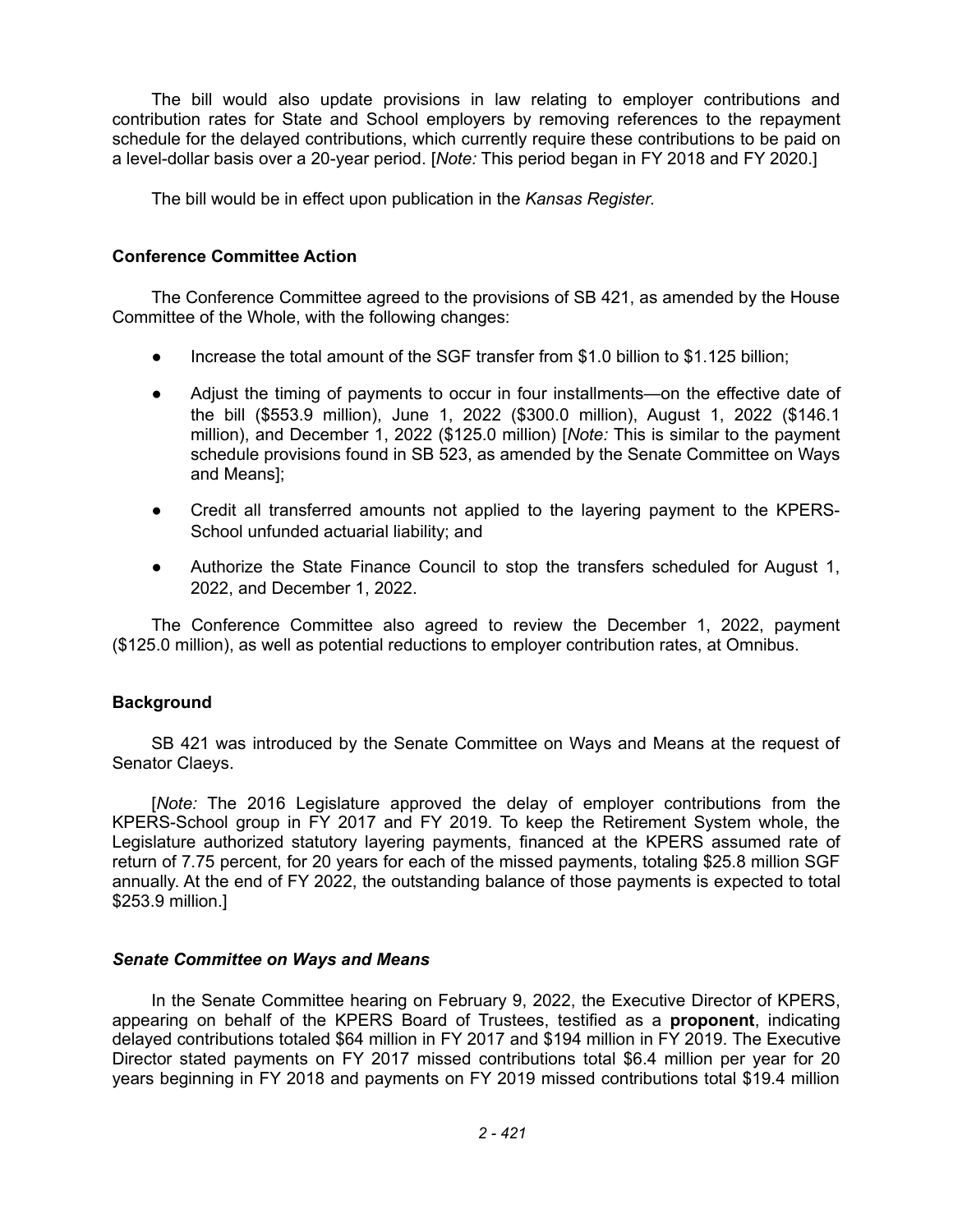per year for 20 years beginning in FY 2020. The Executive Director noted enactment of the bill would not change the assets, liability, or contribution rates determined in the annual actuarial valuation because the delayed contributions are assumed to be statutorily scheduled. No other testimony was provided.

#### *House Committee on Insurance and Pensions*

In the House Committee hearing on March 7, 2022, the Executive Director of KPERS testified as a **proponent**, expressing support for the bill and indicating the payment of \$253.9 million in delayed contributions would save the State approximately \$172 million SGF in interest costs over 17 years.

The Director of the Budget provided neutral testimony, stating the elimination of the two layering payments would provide both immediate and long-term fiscal benefits to the State, releasing \$25.8 million SGF that would have otherwise been used for debt service for FY 2023, and eliminating approximately \$171.9 million in interest payments over the next 16 years. The Director also expressed a preference to appropriate the layering payment through the State Department of Education to better reflect the transaction as a matter of proper accounting. No other testimony was provided.

The House Committee amended the bill to transfer \$1.0 billion from the SGF in total. Of that amount, \$746.1 million SGF would be transferred directly to the KPERS Trust Fund and applied to the KPERS State/School unfunded actuarial liability. The remaining \$253.9 million SGF would be transferred to the State Department of Education to pay off outstanding accounts receivable for KPERS-School employer contributions withheld in FY 2017 and FY 2019. [*Note:* The Conference Committee retained the amendment, in part, to transfer \$1.125 billion total, split between FY 2022 and FY 2023.]

[*Note:* The bill, as it passed the Senate, would have transferred \$253.9 million from the SGF directly to the KPERS Trust Fund.]

# *House Committee of the Whole*

On March 9, 2022, the House Committee of the Whole amended the bill to remove the appropriation to the State Department of Education and directly transfer the entire \$1.0 billion SGF to the KPERS Trust Fund. Of that amount, the first \$253.9 million would pay off outstanding accounts receivable for KPERS-School employer contributions withheld in FY 2017 and FY 2019. The remaining \$746.1 million would be applied to the KPERS State/School unfunded actuarial liability. [*Note:* The Conference Committee retained the amendment.]

# **Fiscal Information**

According to the fiscal note prepared by the Division of the Budget on SB 421, as introduced, enactment of the bill would result in an immediate transfer of \$253.9 million from the SGF to the KPERS Trust Fund. Paying off the layering payments before the final maturity date would save the State approximately \$171.9 million SGF in interest payments and eliminate \$25.8 million in annual payments. The transfer is included in *The FY 2023 Governor's Budget Report*.